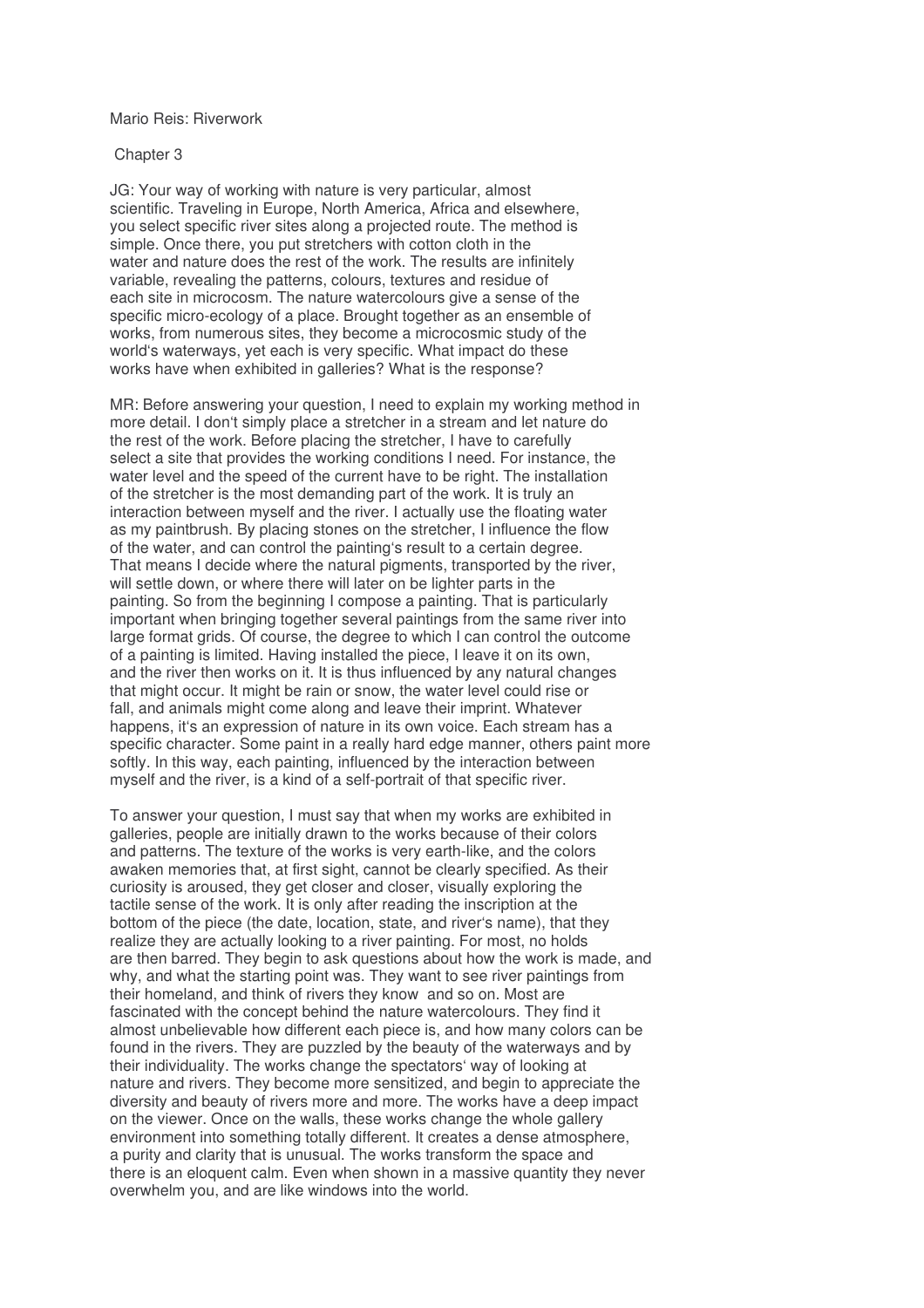JG: Jackson Pollock used to talk of how he could control the way he dripped paint on canvas. Your Nature Watercolours seem to be a statement against the modernist artist's willingness to control the process of their creativity. They are not segregated from nature's processes the way much postModern work is. You once commented that you are neither a traditional landscape painter nor a post-Modernist. What do you mean by this?

MR: What distinguishes me from traditional painters is the medium I use to paint with. It is a direct approach. The rivers in my paintings are both the object and subject of my work. I am not creating an illusion of rivers, but catching some of the real essence of the rivers in my painting. They leave their imprint on the cotton and show us how they are. That is partly what separates me from the post-Modernists. As you correctly stated, my work is not detached from nature's processes.

JG: In a strange way your Nature Watercolours remind me of American colour field paintings, of Rothko, for instance. Yet the effect seems all the more mysterious and fascinating because flowing water is part author of these works...

MR: Mark Rothko is one of the greatest artists. I truly admire his works. It is a pity that he is dead, for it would be interesting how he answered that particular question. Actually the thought of an exhibition that brings his works together with mine is really inspiring.

JG: The journey, the nomadic traveling and site visits, all this must sensitize you to local geography, landmarks, and the earth's bio-specific character. Is the travel part of your art process?

MR: The traveling, or hiking to the sites, is definitely not a part of the art process. It is simply how I get to the places where I create my works. For an artist who works with artificial color, the way to the shop isn't a part of the art process either. When I began making the river paintings I did not realize that this would lead to a nomadic life. The works themselves showed me I would have to travel to catch as broad a spectrum as possible, a spectrum that would enrich the work. My paintings have changed dramatically over the years. Fortunately, I am a person that cannot stand still. I have to move on in order to gather new experiences that enrich my life wherever they happen. So traveling is, in a way, an essential part of my nature. I am lucky this is part of my work because I like to be outdoors and love nature. So I do not consider the traveling to be part of my art process.

I would again like to return to the art process. The process involves more than installing a piece in a river. After the pieces are stabilized, I group them. When putting pieces together from a single stream, I put the emphasis on a strong composition. My aim is to create a sense of boundless space, full of light and shadows, floating transitions, unusual perspectives, and pulsating motions. My color fields change anew with every view. For each viewer, including myself, they can be perceived in different ways. For some people, my pieces are very zen, while for others they are an adventure. They captivate the alert eye, and invite the viewer on a journey through time and space. Of course, this doesn't happen by accident. It results from the compositions I create within the art process.

JG: Do you think of your particular brand of artmaking as a celebration of nature? Does it consist of a reversal of the artist's role from primogenitor to postgenitor?

MR: I wouldn't go so far as considering my art being a celebration of nature. Nature does not need me to celebrate. She does so by herself, simply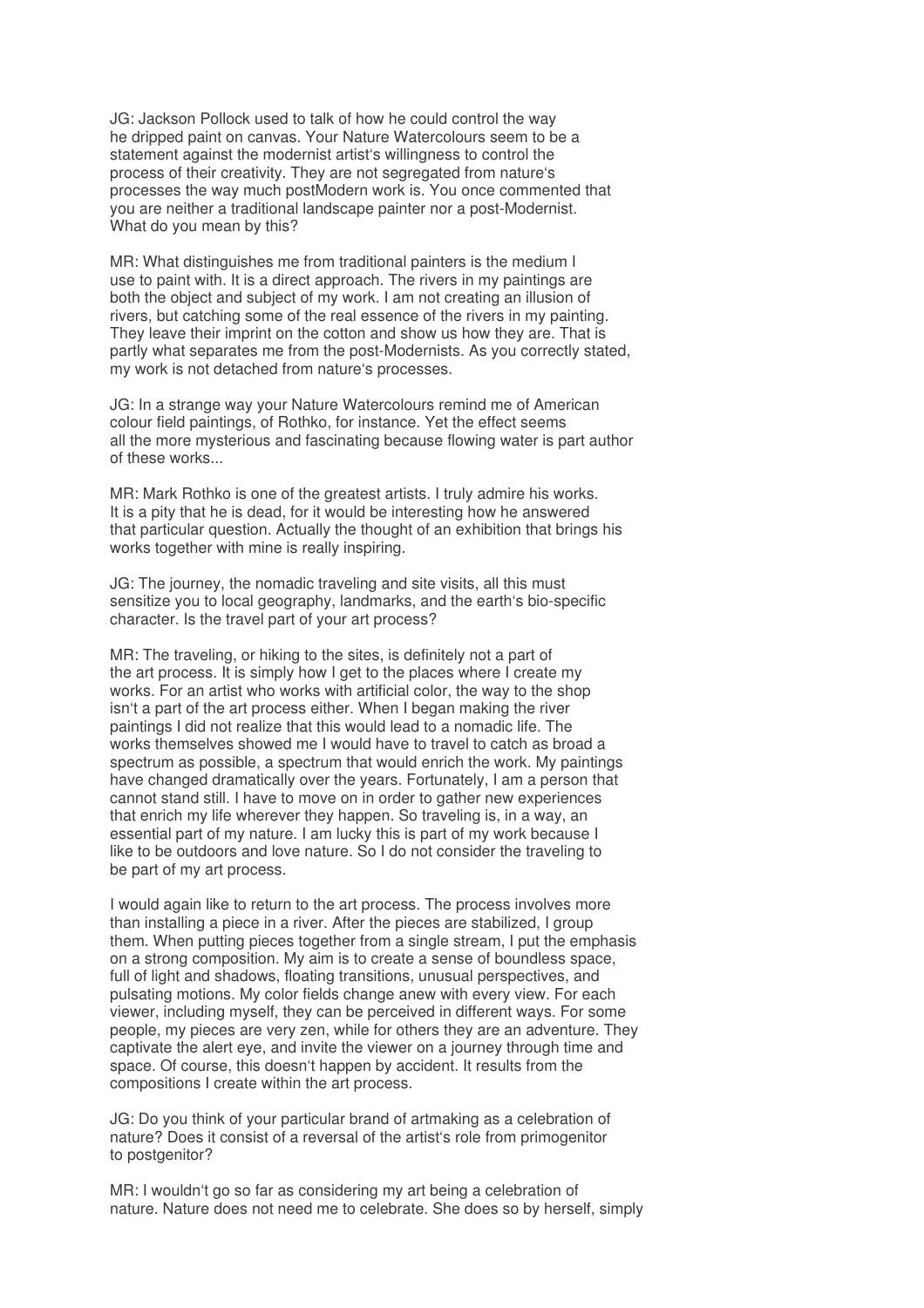by being what she is. My role as an artist, is neither as primogenitor nor postgenitor. In a way it is both. But the main thing, to be even more explicit, is the interaction with the river, the collaboration between us.

JG: Clean water is an increasingly rare resource. You have created works on some of the most polluted waterways on earth like the Rhine, as well as in pristine, largely untouched rivers in Alaska and the Yukon. There are traces of man-made intervention, of pollutants, in some works, as much as there are nature traces in others? Is the selection of your sites a conscious choice or is it random?

MR: The question of pollution is an interesting one. Basically you can not see the pollution of a river, just the effects. The crudest one would be dead fish and wiped out vegetation. But destroyed micro-organisms can only be detected with the help of microscopes and other tests. Of course, if someone spills oil into a river, one would see it, and the canvas would catch it too. But most pollution is invisible, especially for the untrained eye. Therefore, my pieces more often show the traces of nature.

When I began to do the river paintings back in 1977, environmental concerns were slowly growing. The Green Party wasn't even founded. To be honest, my motives at that stage had nothing to do with environmental questions. I was simply fascinated by fleeting phenomena, by natural forces, and was trying to find a new expression that involved painting rivers. It had to be an expression that would show what was really going on in a river and what makes a particular river unique. I wanted to get the real thing onto the canvas. As time went by, my river paintings gained a different impact, because now almost everybody is conscious of the desolate state of nature. Pristine nature has become as much a treasure as clean water. There is no denying, however, that my art documents the state of nature, but I do not see them as a "raised index finger" telling the people: "Look here! That is pollution! Our nature and therefore our living base is endangered, so watch out and behave well!" Things don't work that way. It is almost the other way around. People care for things that they appreciate and love. If through their beauty and meaning, my works are able to sensitize people, and leads them to appreciate and love nature more, this would be a fantastic result.

But through art I dare say that one could force people to change their attitudes by attacking them. Laws can possibly do this. I, for myself, have great environmental concerns, but this would never be a reason to choose a specific river. I have to fall in love with a certain place, a certain river, or a certain color to make that river my partner in action. I do not go for names or trendy places. Often I inform myself, when possible, about where one can expect special features that result from geological particularities, but often I choose river sites at random. I am just driving or hiking by, and there it is, the perfect river to work with!

JG: Do you eliminate certain of your Nature Watercolours after they have been created, select which ones will be appropriate or inappropriate for exhibition? How do you decide?

MR: I never destroy works because I do not like them. This would be of great inconsequence. I am asking a question and I am getting the answer. It is not relevant if the answer does not please me. For my exhibitions I choose the works that I like most and that I feel are the strongest. The selection of works also depends on the specific space and location, so every show looks totally different.

JG: There is so little intervention in your art. It's a natural process that involves reinventing the artist's role as someone who sensitizes the public to nature. Rather than leaving your expression on materials, materials leave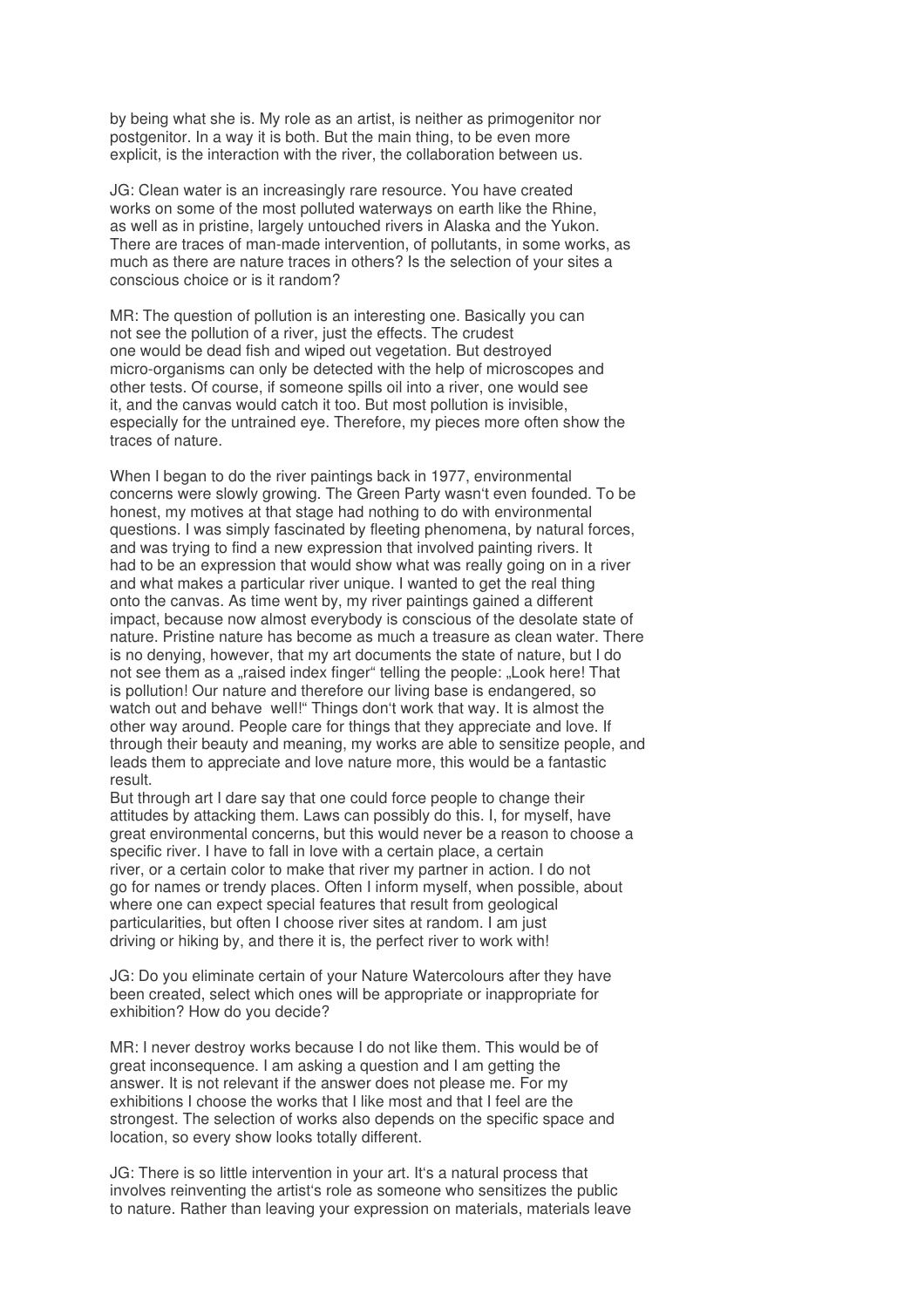their impression on your art...

MR: That is true, but only to a certain degree. I will not and can not influence the material's imprint, the natural pigments and their specific appearance, "hard edged or soft". The crucial point is putting them together in grids. Grouping them involves a lot of personal expression. The compositions come out of my inner feelings, my personal experiences, and the handling of autonomous material.

JG: Do you ever feel marginalized from the mainstream art establishment? Does your audience extend beyond the traditional artgoing public?

MR: I would first like to answer that question in general. Every art that does not follow the mainstream or a momentary trend will be marginalized, especially when the art involves deep meaning. The tendency is like that today. Art is approached with an attitude trained by consumerism. Art is almost treated like fast food. The notion of consumerism is: We want to have it all, here and now, easy and cheap. No effort please! Unfortunately, the cultural institutions, being in money trouble, are beginning to react to public demand by transforming the exhibitions into thrilling events that attract the masses. To achieve this they must compromise at the lowest possible level. That means that in the long run, we will see more and more exhibitions with less and less quality. Thrilling sensations, nice little shocks, easygoing and fun. That is what attracts the masses. So for an honest artist, who follows his visions in a straight manner, it will be ever more difficult to receive recognition. Making money just for the goal of making money is becoming more trendy even in the artist community. Many artists out there are jumping on every train that is leaving the station. But fortunately, for the time being, there are still a good many people willing to appreciate sensitive and meaningful art, people who like to use their brains and encounter new experiences that will enrich their lives.

Another aspect of your question is the notion of categorizing. I am somewhat troubled by the way the art establishment usually puts my works into the category of land art. Much more is involved in my work than landscape. Maybe the title of the works are what created this trap. When I began working, I chose the title Nature Watercolors to indicate the medium, just as photography, sculpture, painting, drawing, or watercolor refer to the medium being used. At the same time, this title refers to the work itself as being river painting. Though, I have a broader vision of my paintings. If someone has to categorize them they also fall into the field of color field paintings, arte povera, abstract art, conceptual art, process art, and even realistic painting. So, the Nature Watercolors cannot be easily categorized. They step beyond the borders of definition. The phenomenon of time is an aspect crucial to my work. Time is not an easy phenomenon to deal with. One can experience time because nothing is the same the very next moment. Everything is in a constant state of flux and change. But time also involves leaving tracks or traces behind. My works make one aware of this phenomenon. The Nature Watercolors record a fixed period of time, and at the same time, imaging the process of creation, they emphasize the constant flow of time as well. The process is like sedimentation. As time goes by, layer after layer accumulates on the cotton cloth. So what happens on a large scale in nature is also what happens in the little stretchers that contain my works. A lot of the natural pigment, that is the sediment that accumulates on the cloth, is many thousand of years old. Looking at the works, we can actually see into the distant past. But besides all that, my work can be appreciated without any knowledge of the process of creation. They stand on their own.

The audience for my art does extend beyond the traditional artgoing public. A lot of people from scientific backgrounds like biologists, geologists,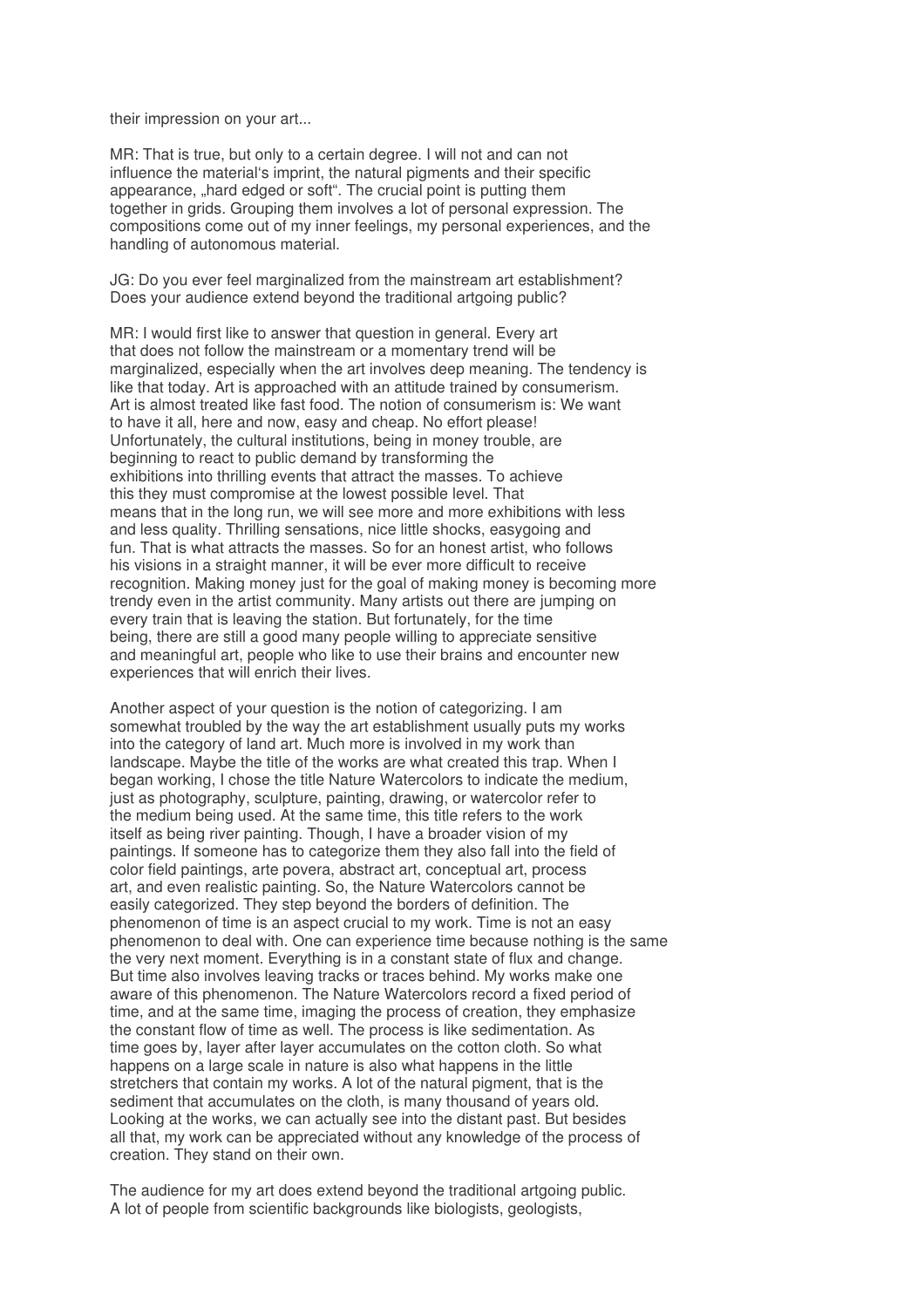hydrologists, microbiologists, as well as educators, are interested in my work. So are a lot of people who have never been in a contemporary art museum. I meet them when doing my work outdoors: farmers, ranchers, fisherman, people digging for gold and so on. They catch the idea of the works immediately. I have had many inspiring conversations with these people.

JG: Early land artist like Robert Smithson whose works imposed on the landscape, seemed to conceive of nature as a fiction onto which the artist left his or her imprint. What is your opinion?

MR: You can see it both ways. It depends on your point of view. I don't have any objections to the viewpoint. For my part Smithson did some great work. But I chose a path that leaves few traces, other than some footprints. I do not mess with the environment or change it through my work. I don't even take out very much. The material residue on the cotton is no more than a few tablespoons worth and it is on its way to the ocean anyways. It is actually leaving the environment where I am doing my work. So my artwork doesn't harm the environment much at all. To say that nature is a fiction is a philosophical standpoint I do not hold. But I would still prefer to see the Spiral Jetty at Great Salt Lake than a drilling construction in the Arctic.

JG: Screen technology, television, media culture and so-called virtual reality inadvertently send us the signal that tactile living reality is secondary to the image. Your works are sending out a different message, that what is out there really is beautiful, and has its own form, design, and layering process and that it does it all naturally.

Does the artist have a role to play in guiding us towards a more ethical understanding of how nature works, and how important it is to our children's future survival on this planet?

MR: I can only speak for myself. I do not see my role in such a defined way. My pieces do send the message you have described, and if this message reaches people it is a positive result. Tactile living is the real thing. Of course, one cannot deny that new technology like the internet opens up new ways and forms of communication. The internet is able to connect people all over the world. But face to face communication is essential to human life. It involves vivid experiences like joy, trust, and sharing. The matter of trust is a very crucial one. Most of our life is based on trust and I dare say that virtuality can teach trust and being trustworthy. So in a certain sense, the new media are disconnecting people at the same time as they connect them. And that might also be true for the arts. Experiencing art, for me, is always very sensual, almost erotic. We cannot deny that we, ourselves, are tactile living realities as is the whole world around us. Overlooking this would be a total misunderstanding. In the long run, the idea that the tactile living reality is secondary to the image could be very misleading. But I do not believe the artist's primary role is as a teacher of ethics. I strongly object to any guidance that is exclusive. For my part, if the artist has a role, it is to open peoples' minds, to sensitize them, to bring new experiences to them that enrich their lives, and our lives too.

JG: Why this fascination with water?

MR: We could talk about that for hours. Basically it is the unstable character of water, as well as the fact that we are deeply connected with water anyway. Water always changes, by nature. Sometimes it is fluid, sometimes gas or solid. Water is able to carve deep canyons out of the hardest rock. It acts as an landscape architect, but it also runs softly through our hands.